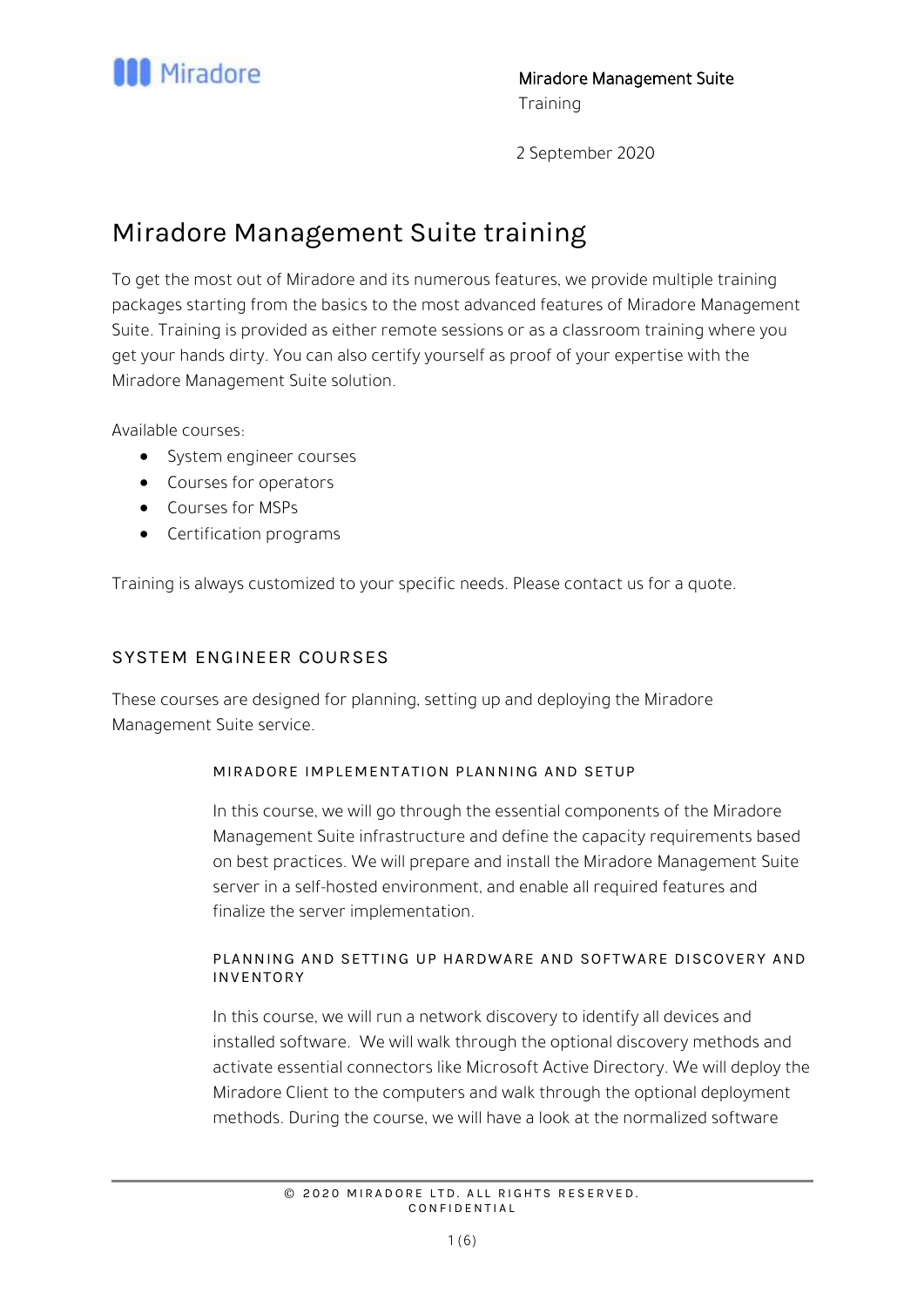

titles and hardware models. We will also cover the basic troubleshooting methods.

## PLANNING AND SETTING UP SOFTWARE ASSET MANAGEMENT

In this course, we will walk through the software discovery and inventory status. We will go through the normalized software titles and identify the software requiring licenses. We will add licenses to Miradore Management Suite, create allocation rules for reconciliation and check the license compliance. We will also walk through the software usage measuring and optimization methods.

As a prerequisite to this course, you should have completed the "Planning and Setting up Hardware and Software Discovery and Inventory" course.

## PLANNING AND SETTING UP OPERATING SYSTEM INSTALLATION

In this course, we will walk through the prerequisites for the operating system installation and the required infrastructure components in the company network. We will cover the bare-metal installation method including the hardware modeling as well as different methods of deploying operating system upgrades.

## PLANNING AND SETTING UP SOFTWARE DEPLOYMENT

In this course, we will walk through the prerequisites for the software deployment and the required infrastructure components in the company network. We will cover the different deployment methods like one-by-one deployment, self-service deployment, mass deployment and how to set up company policies for automated software deployments.

## PLANNING AND SETTING UP PATCH MANAGEMENT

In this course, we will walk through the prerequisites for patch deployment and the required infrastructure components in the company network. We will set up patch deployment, show how to control the patch deployments, and walk through the essential patch compliance reports.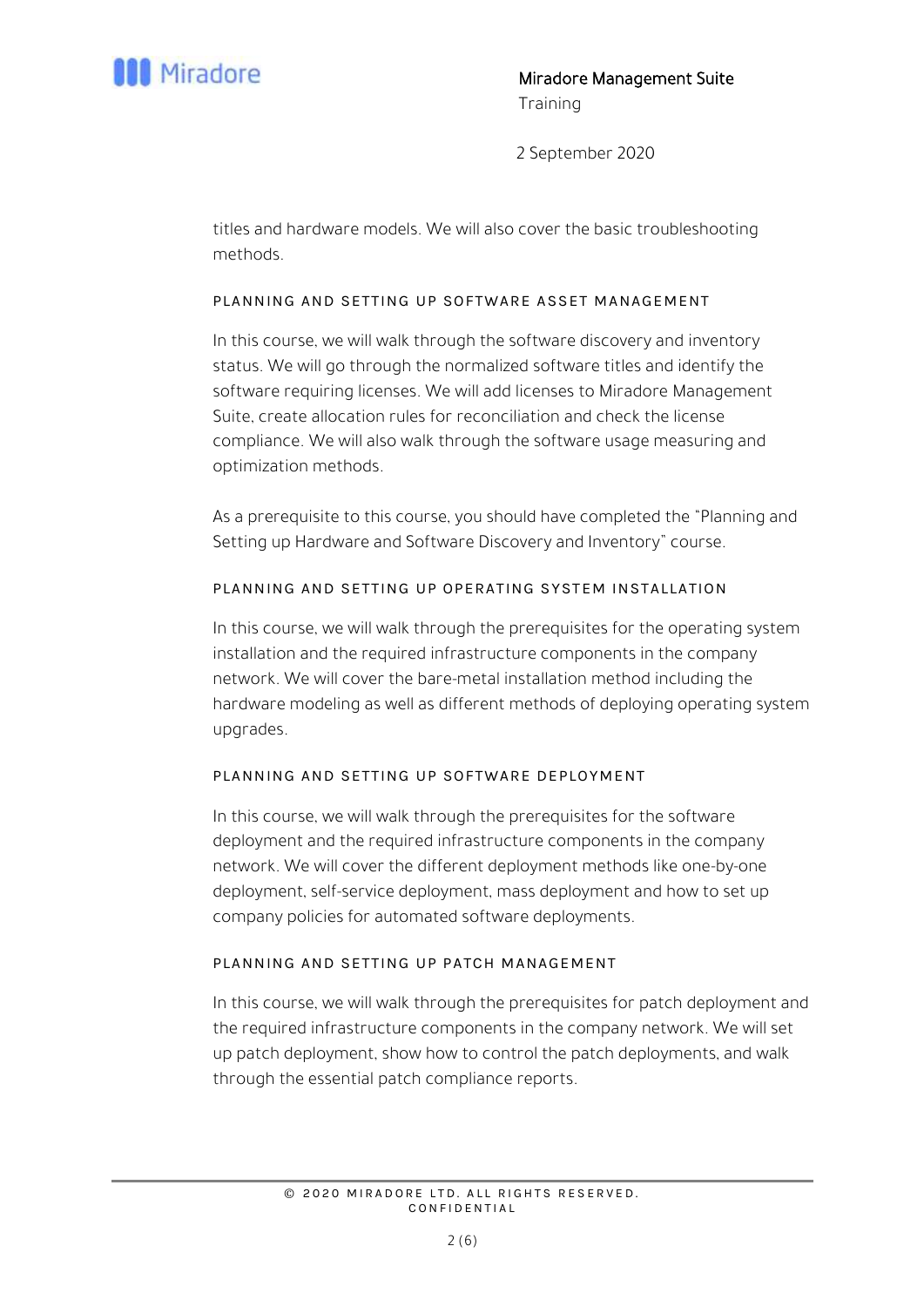

#### PLANNING AND SETTING UP ENDPOINT BACKUP

In this course, we will walk through the prerequisites for backing up the endpoint's user data and the required infrastructure components in the company network. We will walk through all essential steps to create and configure backup jobs, and show how to follow-up on the status of the backups.

## PLANNING AND SETTING UP REMOTE CONTROL

In this course, we will walk through the prerequisites of remote controlling the computers and remotely assisting the users, including the required infrastructure components in the company network.

## USING MIRADORE API

In this course, we will walk through the Miradore REST based Web Service through examples. All available operations will be covered.

## COURSES FOR OPERATORS

These courses are designed for operators, such as service desk and desktop administrators, working with Miradore Management Suite on a daily basis.

#### BASICS OF USING MIRADORE MANAGEMENT SUITE

In this course, we will walk through the Miradore Management Suite console. You will learn how to work with views and forms, search for information, use and create reports, run actions and use the tools provided. A lot of best practices and how-to scenarios are also covered.

#### MANAGING HARDWARE AS SETS

In this course, we will walk through the basics of hardware asset management and tasks related to the lifecycle of an asset. These include, for example, keeping track of asset owner and custom attributes, keeping track of purchase, warranty and cost information, and assigning contracts. In this course we will also cover essential reports related to the hardware asset management.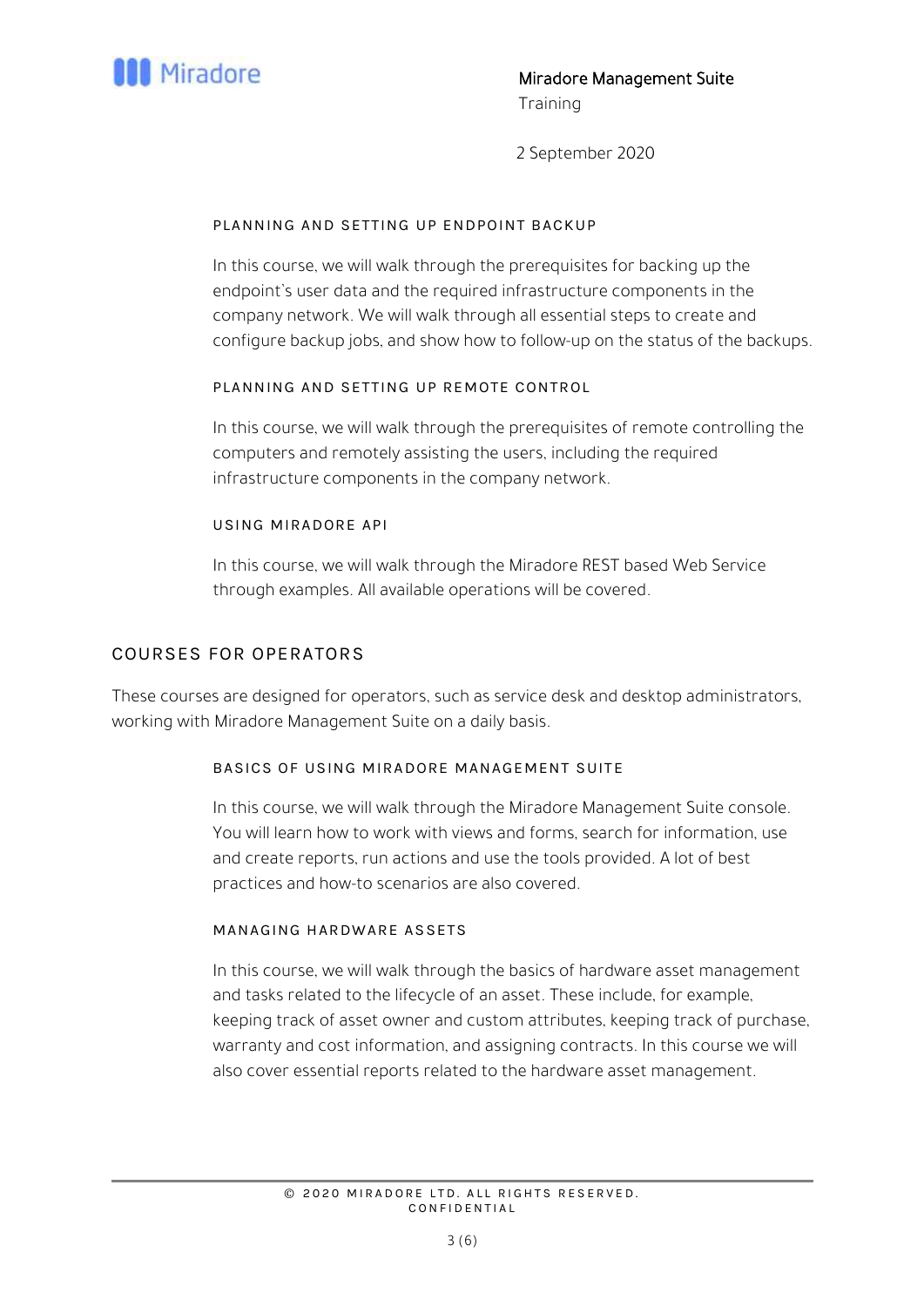

#### MANAGING SOFTWARE AS SETS

In this course, we will walk through the basics of software asset management and tasks related to get compliant with regulations. Areas covered will include license contracts, license entitlements, and the license optimization methods as well as essential reports. A lot of best practices and how-to scenarios will also be covered.

## INSTALLING OPERATING SYSTEM

In this course, we will learn how to deploy and update operating systems along with bare metal installation. The troubleshooting scenarios, as well as best practices and how-to scenarios will also be covered.

## BUILDING SOFTWARE PACKAGES

In this course, we will learn how to create software and configuration packages and go through the actions available for successfully automating all manual actions. Troubleshooting, testing, deployment, and how-to scenarios will be covered.

## DEPLOYING SOFTWARE AND CONFIGURATION PACKAGES

In this course, we will learn how to create software and configuration packages and going through the actions available for successfully automating all manual actions. Troubleshooting, testing, deployment, and how-to scenarios will be covered.

#### USING PATCH MANAGEMENT

In this course, we will learn how to work with patches and get compliant. This includes analyzing the new patches, testing the patches, approving the deployment, and monitoring the patch deployment status. Reporting and troubleshooting is also covered.

#### USING ENDPOINT BACKUP

In this course, we will learn how to configure and activate the endpoint backup jobs and monitor that the backups are completed successfully. Reporting and troubleshooting is also covered.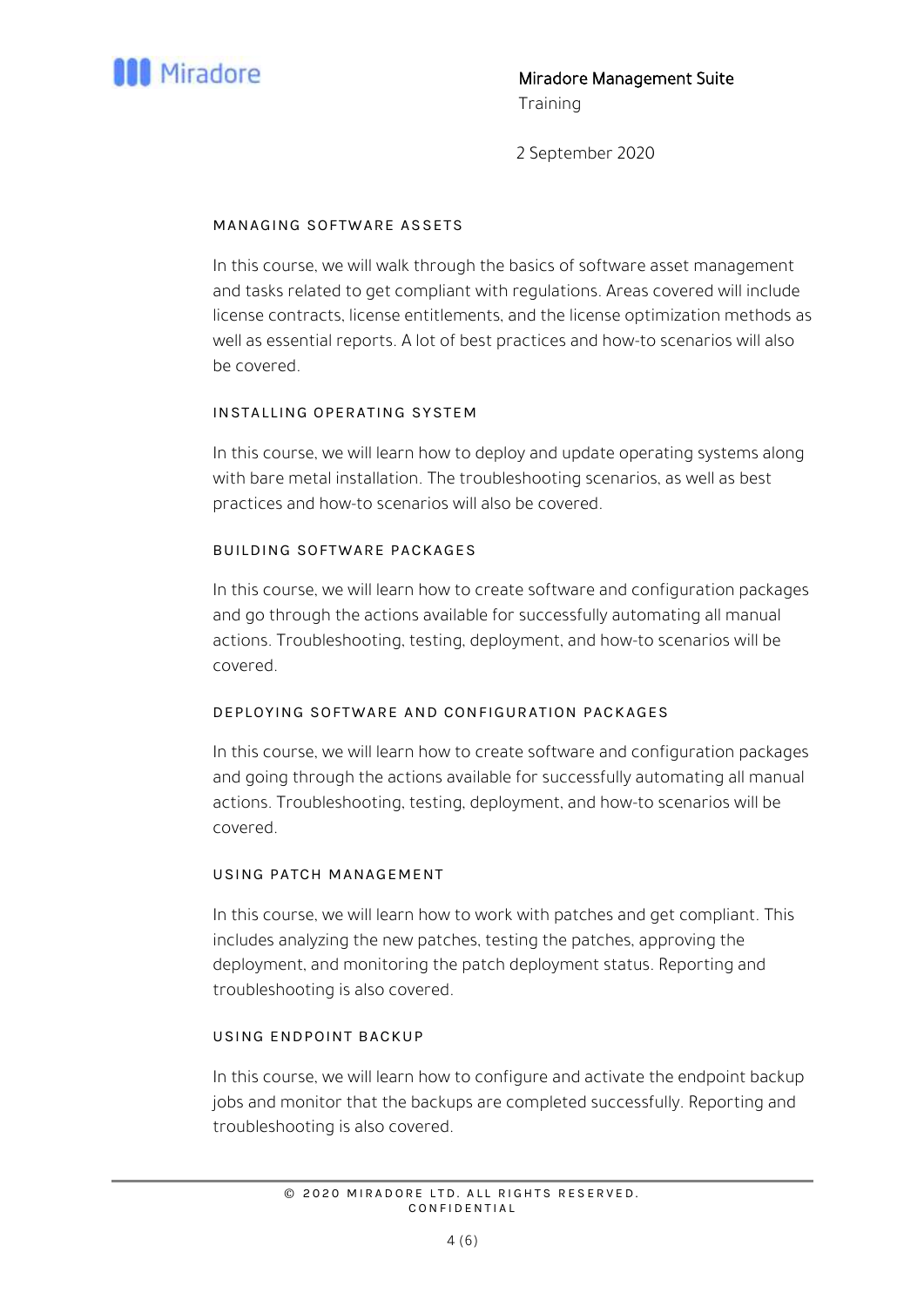

## USING REMOTE CONTROL

In this course, we will learn how to start unattended remote control sessions and also how to share the screen with end users for assisting them. Basic functionalities like file transfer and text chat are covered.

## COURSES FOR MSPS

## PRE-SALES

In this fully comprehensive course you will learn about the features, the architecture, the infrastructure components and the security aspects of Miradore Management Suite. A walk-through of multiple real-world scenarios with different customer requirements will be covered. Upon completion of the course, you will be able to draft realistic solutions for your customers.

## MSP SALES

In this fully comprehensive course, you will learn how to sell Miradore Management Suite as a part of your offering. You will be able to identify customer key challenges and learn how Miradore Management Suite can solve them. We will provide you with:

- Real-world case studies
- An overview of the competitive landscape
- Licensing model and pricing information
- Cost components
- Cost benefit analysis and ROI examples

## CERTIFICATION PROGRAMS

You may certify yourself as MDCE or MDCO.

#### MDCE - MIRADORE CERTIFIED ENGINEER

Become a Miradore Certified Engineer (MDCE) upon completion of the following:

• Successful completion of the exam